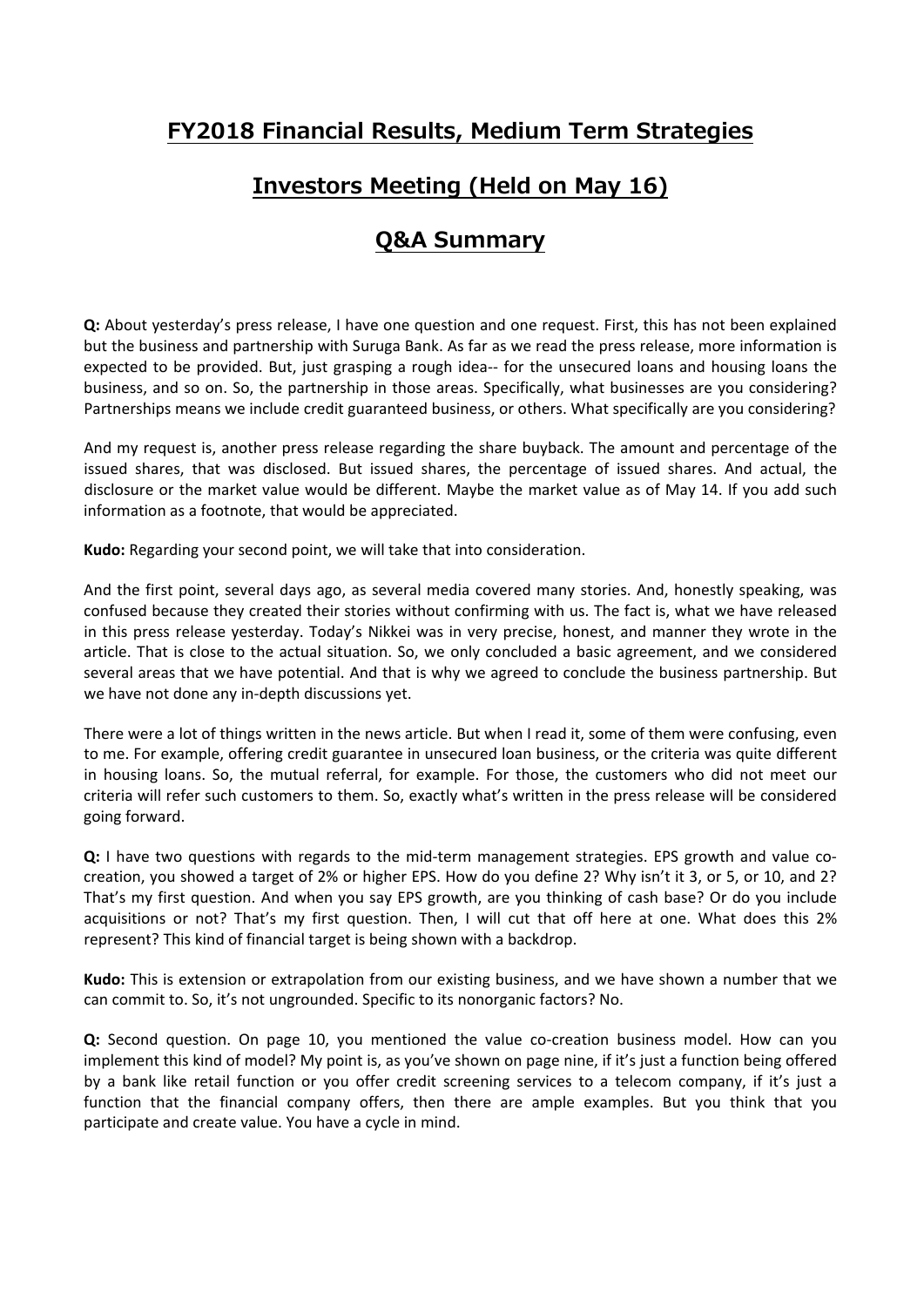So, the bank understands the financial services well, and then upon that, co-creating value through doing business together, that's unprecedented. Because probably, you're looking for more than just offering settlement service or creative screening service. Shinsei used to be quite innovative in the past. But today, do you have the capability of applying both the blue model and orange model, circulating the value created into yet further business expansion? What is needed in today's Shinsei to do this?

**Kudo:** It must be difficult for you to obtain a clear image. The same applies to our partner, but some kind of form is necessary. So, one entry point is something we are preparing at the moment. Something like a wallet, a digital platform. Through API, you can load something or change something. That's the kind of platform we are trying to build. And that in itself could become a product to be offered by the financial group. But that's not the end objective. Rather than trying to sell that as a product, we want to use that more as a tool to offer to our partners. They might have customers they want to offer financial services. So, this is a block we can offer. But that's invisible. It's difficult to understand.

So, if we can form something like a wallet and a settlement service is included in the wallet, that could be presented and explained that this is something we can do. And then, they may say," Oh, that's something we want." That would begin a conversation. And, partners are mixed in terms of size. There are large ones and small ones. And, if it's a really large and mature platform, then all they need is certain loan or certain function or IT. But, in other examples, foreign workers-- there is no mature platform that offers those services. There are providers that offer piecemeal services, like guarantee when they rate housings.

But individual company does not have the ability to create the whole ecosystem. So, someone has to become the orchestra master in order to be the conductor to arrange all functions. Then, that's the role Shinsei can play. And of course, nonfinancial services will be included. Rather, nonfinancial services may become the main service and we may be able to do that through the establishment of a joint venture. That's the kind of idea we have in mind.

**Q:** So, generally speaking, from a retail or telecom company perspective, I don't think they are expecting banks to offer them platforms. They probably think that they are more advanced than the financial institution. If there could be a clue, maybe the foreign worker example may be viable, or niche areas, where there is no well‐established business model, and you want to bring in platforms in those areas. Is that the image?

**Kudo:** Yes. There could be both. Of course, super large giants in retail or telecom carriers, if they try, then they can do everything by themselves. And there are companies that are actually doing that. On the other hand, from their business model perspective, to what level should they internalize? What's the threshold of internalization? That's a challenge, like ourselves. There are things they shouldn't be internalizing. Then, that could lead to the possibility of alliance for those functions.

And, going to a different page, the page before, at the center is a function that DOCOMO may want as a single service line. Each function has its strengths. Many people neglect collection, which is our strength. Fintech companies cannot do that. If you have data, you may be able to come up with a credit screening model. But after credit screening, offering the credit and then collecting the debt is something that cannot be done. So ourselves, Acom, or Promise would be the players that can do that. So, that's the center circle. And then, ecosystem on the left-hand side. This is about the creation of markets and doing that without a clear market leader. Who will take the leadership? Someone appropriate to play the role can become the leader. And I think there are areas where we can play that role.

**Q:** In regard to shareholders' returns, I have two questions. First, once again, the recent shareholders' return, the policy on it, it appears it's 30% to 50%. So, this is going to be the maximum return? Once again, could you please give us your policy regarding the dividend? Current PER, I understand it's the buyback. But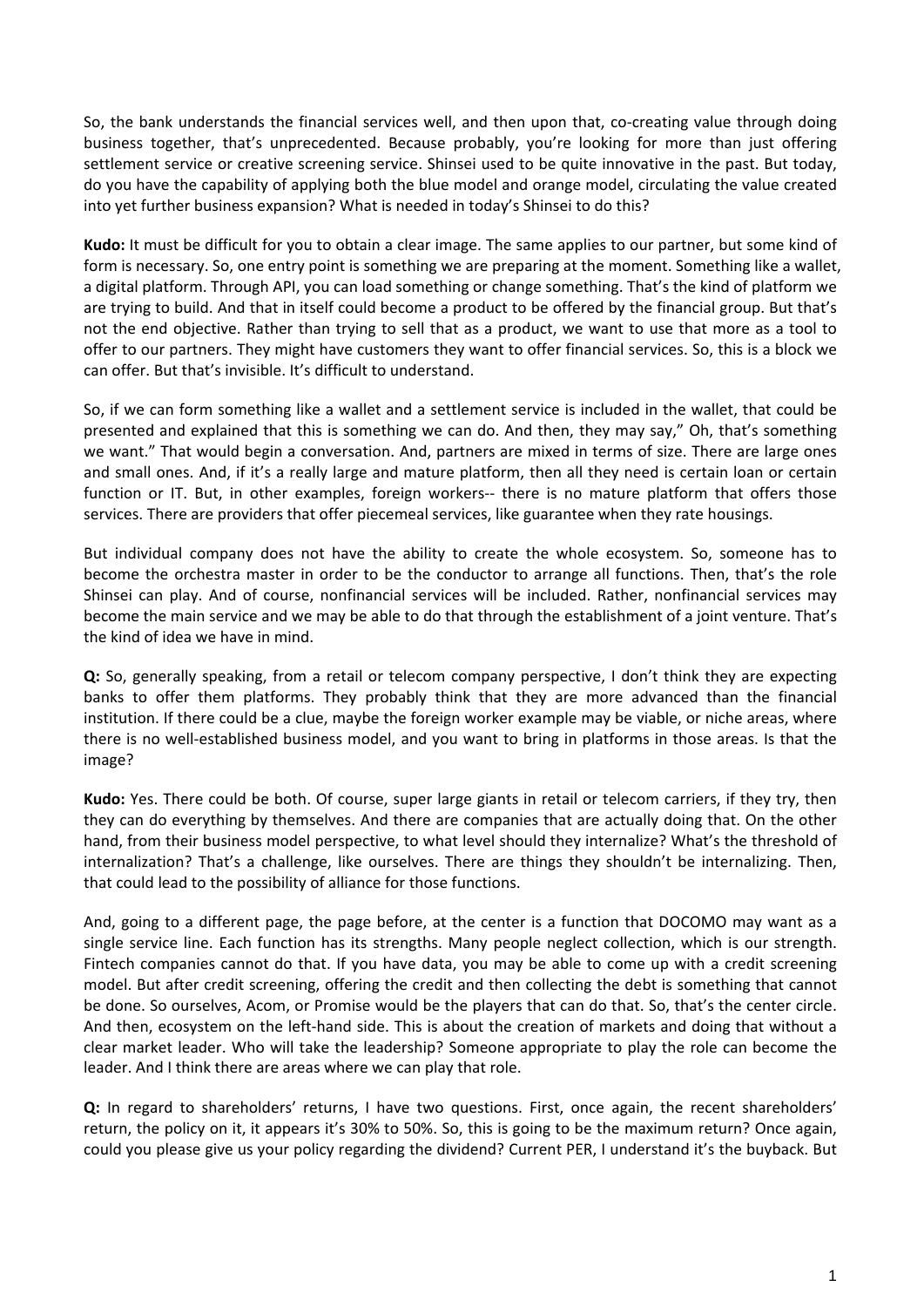by receiving dividend, the customer investor base will be increased. So, what's going to be your future dividend policy? That's my first question.

And the second question is the share buyback. The amount is expanded. What is the background of such decision making? For example, what discussions made at the Board of Directors meeting? Did you decide based on the relative price? But because there was Dalton's proposal, you had such pressure? Or did you negotiate with the FSA, and this was the time that you obtained their approval. So, as far as it's available, could you please give us the process for the decision making?

**Kudo** Well, the dividend policy, basically it's based on the share price level. First, the total payout ratio, after deciding the ratio, the share buyback, and dividend, the allocation of two. So, that's how it is decided. But, based on the current share price level, rather than increasing the dividend, the share buyback is better in terms of shareholders' return. But that is what the background of that kind of structure. But if the PBR increases, as you pointed out, there are a lot of investors who prefer larger dividends and we hear in the market. So, as PBR increases, focusing more on dividends, that is the general idea we consider.

We do not have any interesting information regarding how this was decided this time. We have a reasonable different position or different model. Regardless of the fact, the evaluation is the same with others. We are not satisfied with it. This can be said as the total financial industry. Our PBR is extremely low. But in the industry, such a low evaluation is questionable. Although this is within the revitalization plan, we wanted to do the maximum we can do. So, that's the intention of the business execution of the management and the Board of Directors meeting.

The process for realizing this, as you imagine, of course we have discussions with the various parties. But we believe that our argument was accepted properly. As a voice of the market, for example, Dalton made various proposals. And including such proposals, we carefully listened to various voices, including the investors we meet in IR activities. It's not all the voices or increasing the share buyback. But, improving shareholders' return is the majority of such voices. Based on such voices, we have made our decision.

**Q:** I have two questions: First of all, profit growth, and second, value co-creation. You showed financial targets and you came up the value co-creation concept. And you said nonorganic isn't included. The bottom line, 2% from 52 to 55 billion yen, if you calculate that, that would give you moderate growth. What is the assumed tax rate or Kabarai reserve? Those are some of the technicalities. So, after the credit cost moderates, what would be the OBP after net credit costs, in order for you to achieve the organic growth? And, in the next three years, for example, the guidance is 13 billion yen OBP growth. And 4 billion yen is probably inorganic. So, 9 billion yen is not just through unsecured loans, because that's not enough. I cannot see how you can bring your growth to that level just through unsecured loans. Which area are you expecting as source of profit growth? That's first question.

And secondly, you mentioned the highlights of the strategy for value co-creation. Your explanation was clear. I got your point. And from 52 to 55 billion yen, that's the financial target. You said nonorganic isn't included. But, what's the timeframe? 3 years, 10 years? And in the 3 years or 10 years, how much upside potential do you think there is? So, those are my two questions. Thank you.

**Kudo:** Well, the first question, I have to check the detailed numbers, so I will leave that to Hirano to respond to the first question later. So, let me take the second question first. Nonorganic elements that have not yet emerged, of course are not included in the plan. I've been talking about the business model, but we are not just drawing that picture groundlessly. There are seeds, ongoing conversations that have not yet realized in the pipeline. But what would be the estimated market size? It's often an area where there is much uncertainty. You call them foreign workers coming to Japan to work, but how much revenue can we generate from them for financial services? The estimates are extremely crude, and we are trying to prioritize sizable opportunities.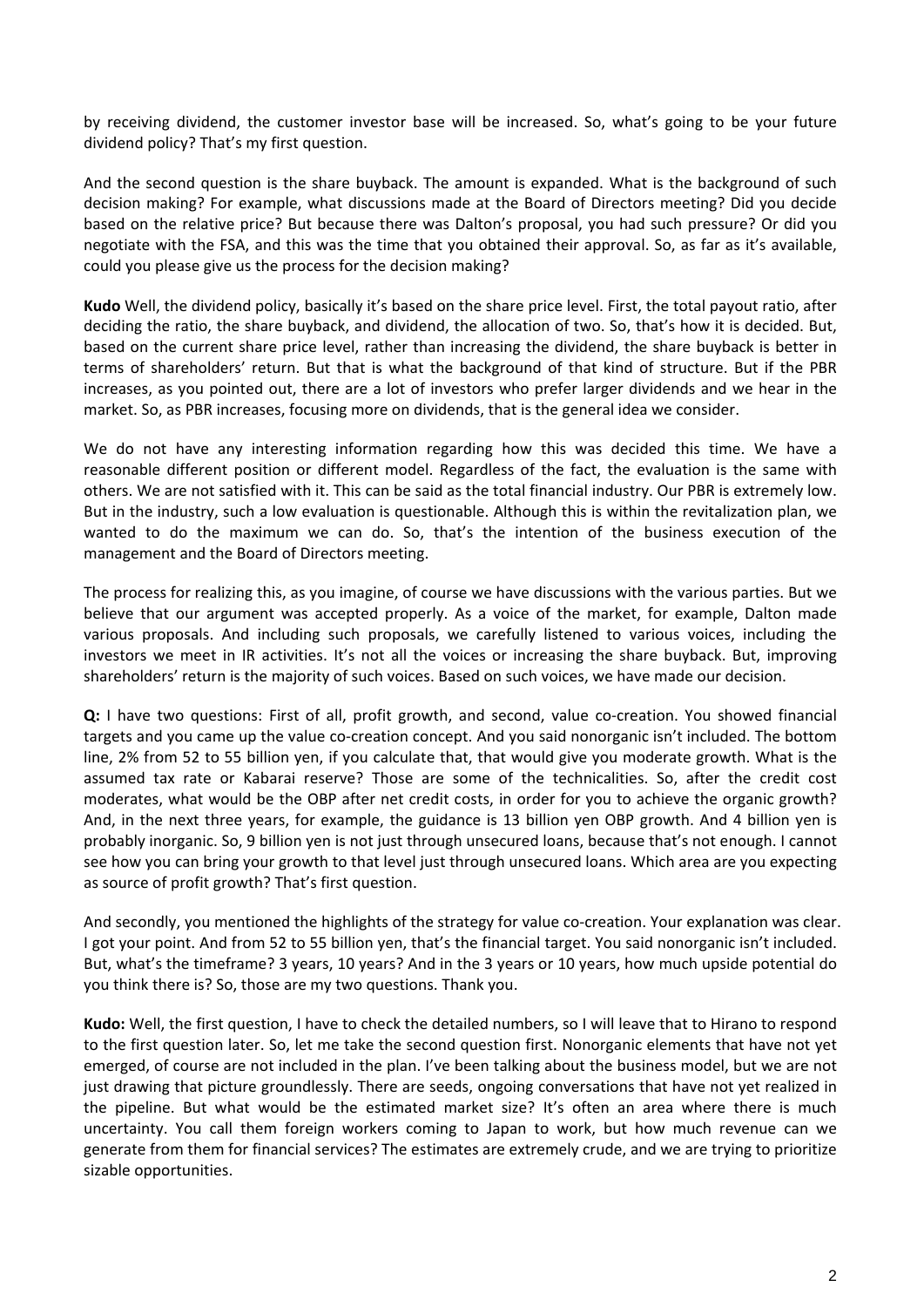As a general trend, as I touched upon slightly, the growth potential of stand-alone financial sector doing service only on their own has its limits. Also, partners are asking for cooperation. And that's where we see potential. How long will it take to bloom? Is it three years? Five years? And how much percent can we grow our business? We really aren't sure when asked. If it's less than 10%, then we would not make that a big element of the mid-term strategy. So, our ambition is higher than that level.

**Hirano:** To respond to your first question, not the bottom, real bottom, but OBP, taking into consideration net credit cost, fiscal year 2018, in comparison to the year ended, as we already announced, two acquisitions have had an impact. That made a difference. And in terms of OBP, we are assuming that there will be growth. But on the other hand, expenses. As I said originally, system-related expenses, its expenses are designed so that the increase rate will mitigate. So, rather than the very, very bottom, OBP after net credit cost is going to be higher than net profit, because the amount of tax will increase. So, I think the slope will be higher at the OBP level than net profit.

**Kudo:** May I add to your second question? Two business models and value co-creation is also part of the nonorganic growth. But there could be organic growth through value co-creation. Rather than commercial banking, we are thinking of non‐banking, but domestic business and in the Asian region, investment and acquisition opportunities are constantly being pursued. Most recently, SHINKO LEASE. We obtained 80% of their equity and there are other examples of financial services to individuals, and we've begun such initiatives in Vietnam, in Asia, and we are looking for opportunities in other countries. So, they could be tacked upon. And ROE 8% also takes those opportunities into consideration. Thank you.

**Q:** On page 12, financial targets, just briefly, I have one question. ROE is aiming to increase from 6% to 8%. It means even the capital does not increase. The profit will increase by 30%. In such a case, EPS target is 2%. So, if this is a simple profit increase, it would take more than 10 years, even if capital does not increase. How are you going to fill the gap? Meaning, you're going to increase or grow areas which hide ROE or to acquire such businesses? Or, do you have simulation? I'm not sure whether you have such simulation, but could you tell us your policy?

Kudo: Well, of course, consistency between the numbers-- we have consistency. But, it's not that we have a very detailed simulation. For example, what if the numbers will be if we buy this? The EPS growth without a share buyback, and nonorganic initiatives, they are not included. On the other hand, the 8% ROE, or the controlling CET1 ratio, the other nonorganic initiatives are included in the building of the ecosystem are included or simple acquisitions are also included. So, that is realistic. Even the ROE is not extremely high, we can be reasonably consistent.

**Q:** It's a bit an ambiguous question, but in the mid-term management strategy, you talk about redesigning finance. And, I think that's in response to transformation occurring in the financial sector. But, in creation of those strategies, what different requirements do you think that is emerging from your potential partners? And how do you think that your competitiveness can respond to those new requirements?

Also, you touched upon several of the salient points, but what is the special area where only you can be competitive? And page 17 talks about ecosystem, but sorry, it's really similar to what others are saying with regard to next‐generation financial services. There seems to be much overlap. And even when I compare this with your conventional and existing strategy, it doesn't really give me the feel of a complete redesign. And it doesn't give me the image that it's going to be a great leap forward. So, can you elaborate on this? Thank you.

**Kudo:** Then, let me use page 16 to respond to that question. You said, what is our motivation and ambition? Yes, some of this has factored in. Ambition, and we disclosed the strategies expecting that feedback that you really don't feel that this is a complete redesign. But, what kind of customer change are we witnessing? Financial sector had been fragmented: bank, securities, consumer finance, credit cards. But that was not in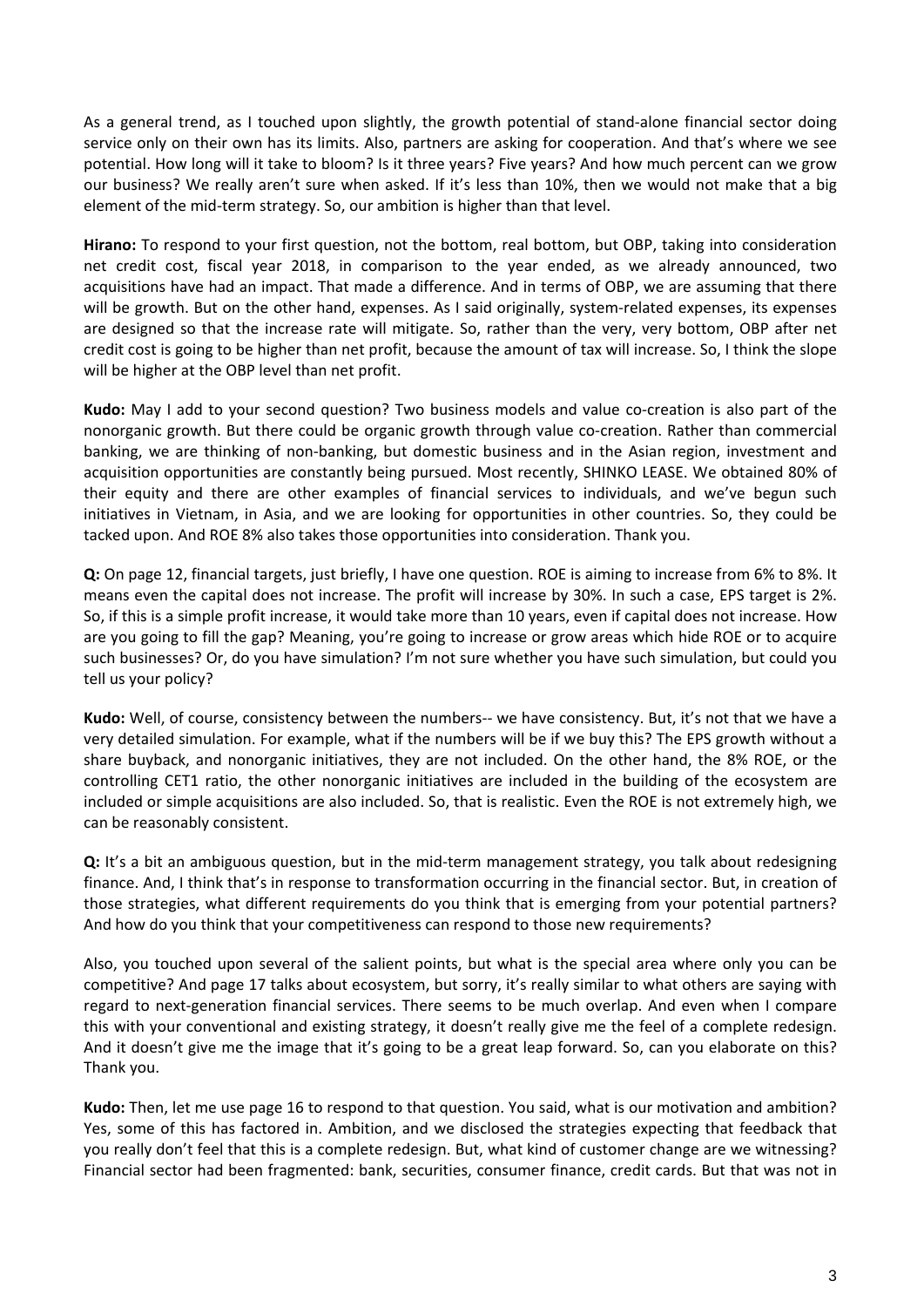line with what the customers were asking for. There had been division because partly of regulatory environment, and there used to be reasonable factors that supported or justified that fragmentation. But, it's not like that anymore. Then, do we have everything on the platform so that the customers can use all of those services at ease? No. There aren't players as such.

There are interesting fintech companies emerging. But, most of them are focused on single function. In the case of Alibaba and Tencent in China, they try to offer everything on the platform. But so far, we've not seen anything like that in Japan. We don't expect that they would emerge in the short run. But at least we need to make an effort to offer a platform that doesn't offer just a single function. We are not an entity with a long customer list. There are potential partners who are trying to do something similar, who already have a gigantic platform. And I think there is room for striking alliance with those potential partners. I'm not really sure whether I've been able to respond to your questions. But I've tried.

**Q:** In other words, it's not focusing on individual products or instruments, but where are the customer needs when you buy something? Do you want one-year finance, or do you want us to wait for two weeks?

**Kudo:** There's not a clear line in between those two options. In fact, there is no service offered seamlessly. Shinpan company, or a credit card company, or a banking company individually may offer different products. So, to what extent can the service be customized or personalized depending on the customer needs? That could be the key to competitiveness. And in order to offer that, we have to have extensive coverage to be able to accommodate all requirements. We have a group that can accommodate. So, we want to tap that. Also, there could be nonfinancial requirements. Then, how could we offer even nonfinancial elements in a seamless manner? That would require a robust digital platform. It would probably be like building an enterprise with a partner.

**Q:** I have two questions. First, to create this new business model, are you okay with the current framework? Don't you need to change anything? For example, to create the API that's usable, then in order to do it, you need a different type of human resources, which you have hired. So then, don't you have a gap between your current people? And I think you have the constraint as a bank. Based on this, you have established a virtual headquarters. Half of the economic value you will lose if you do this through joint ventures. Regarding your organization, do you have any challenges? That's my first question.

**Kudo:** I think that is a good point. And for the human resources, our answer is yes and no. For example, the AI area we are really in a shortage of humans. It's very difficult to hire people. But for other areas, there are many areas that we can outsource. For example, if we use AWS, instead of using just cloud, there are a lot of different tools. So, in that sense, somehow, we can complement, and we should be able to manage.

And regarding our organization, yes, we have the restriction problem. Although we are aiming to have unified operations, we can consider our strategies as one entity. Therefore, the serving customers, we also have the sharing information problem, and the businesses will be divided by entity. That is in reality. And we talked about the ecosystem to create the joint venture, for example with different sectors. Of course, that will lead to the issue of the share of the total profit. But we don't mind if we can make the success. And overall, it's not that we can‐‐ will not do this, because we can just take a part of the share. So, it's not that we are going to implement such initiatives. So, based on the value, if we can create the framework for the profit sharing, we should do that. So, that will not be an obstacle for implementing initiatives.

**Q:** And my second question is regarding capital policy, or the financial targets. You set the targets for CET1 ratio and ROE, which are reasonable. So normally, if you cannot increase risk assets, then the E of the ROE should be controlled. And I think this is consistent. And in your case, you have public funds injected. So, through share buybacks, the controlled capital in such a scenario, if you have implemented such a scenario, the ratio of the government in shareholders will continue to increase. Don't you have any constraint?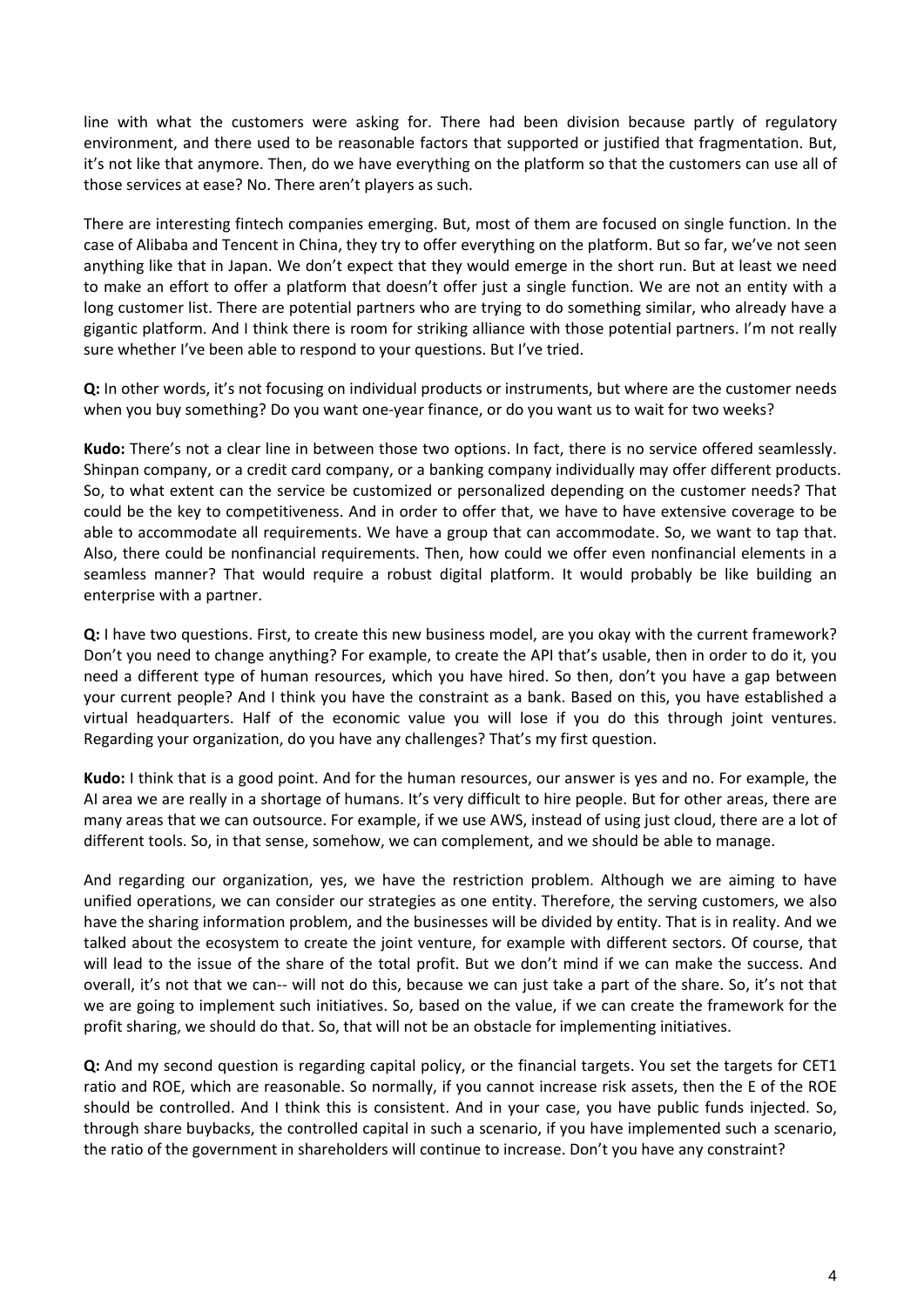**Kudo:** I see. That is also another good question. But we have not faced that constraint yet. But, it's not realistic that they will continue to increase. But as you pointed out rightly, in order to achieve ROE, again, the E is a major factor. So, we decided to do the maximum shareholder return. But we are considering the E in that sense.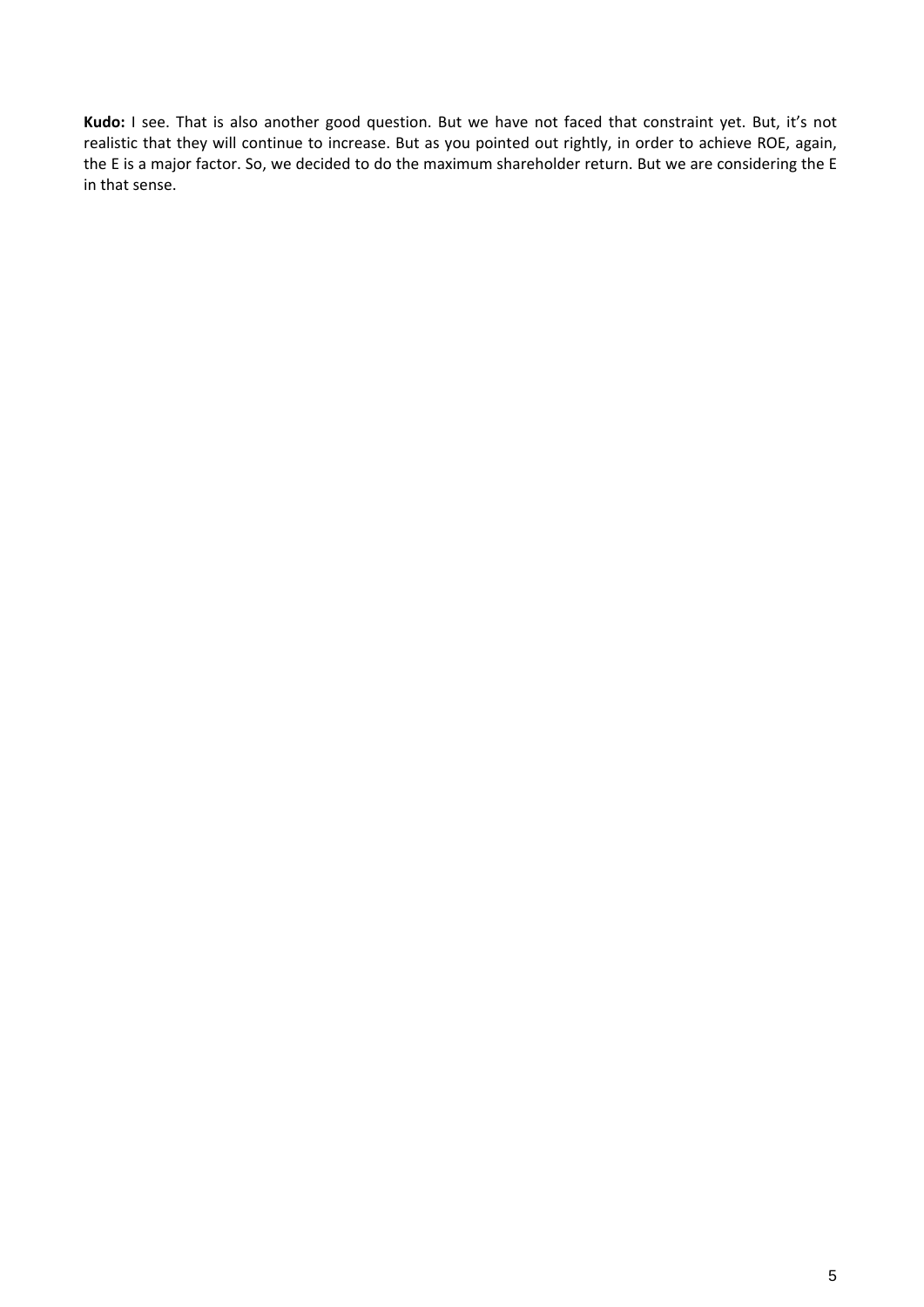#### **FY2018 Financial Results, Medium Term Strategies**

## **Teleconference for Overseas Investors (Held on May 16)**

# **Q&A Summary**

**Q:** I have a couple of questions. The first one is on reserve write‐back. I wanted to confirm. It seems that you did not do an additional write‐back in Q4 despite the fact that Kabarai positively trended down. I was wondering if there was a particular reason for that. If so, and I guess the approval rate for Q4 for the consumer finance business, Lake ALSA, has come back down.

Can you comment a little bit on that, as well as the slowdown in the growth rate for the consumer finance industry that have in your slides, down to basically 1%? If you could comment on the environment. And my second question would be, on the mid-term plan, you do mention 8% ROE target for the medium-term. You just referred to, Mr. Gupta, whether it's a three- to-five-year plan. But I would like to confirm whether it's three years or five years, because it does make a bit of a difference when you work out the numbers backwards. Thank you.

**Gupta:** Your first question is about the gray zone reserve write-back in the fourth quarter, or the gray zone reserve write‐back, in general, in fiscal year 2018?

**Q:** So, just for the fourth quarter, please. It seems to me you did not do any additional in Q4. Is that correct?

**Gupta:** No. Basically, what we did in Q4 is that we did release some more reserves in Shinsei Financial legal entity. But we were able to use that reserve because we needed more reserve in our entity APLUS. But the company as a whole, I think we were largely flat.

With regards to the approval rate of the Lake ALSA business, yes, the approval rate has been hovering around 30%, which is lower than what we were seeing in the previous fiscal year, i.e., 36%. One point to note here is that finally, in the fourth quarter, we are able to bring back the overall customer application number to the level that we were seeing in the third and fourth quarter of fiscal year 2017. Typically, in each quarter we get 110,000 applications. So, we got 30,500 customers in the fourth quarter of fiscal year 2018, with 30% approval rate. That would translate into 110,000 applications.

Yes, you are absolutely right at the approval rate is still lagging, and we have taken various measures to improve the overall loan approval rate. For example, we have further diversified our marketing activity, and we are focusing on a lot of smartphone‐related advertisements.

Also, because more and more customers, more than 70% of our customers apply for new loan, or become a new customer, and they come through smartphone, we are looking into how we can improve and expedite the overall approval process. So, there are numerous initiatives we have underway to improve the approval rate. I fully agree that the 30% is not at the desired level. But we are hoping that we would be able to improve it to somewhere in between where we are today versus where we used to be. As we speak, we are working on it.

Finally, on your first question, the growth rate of 1% of the industry as a whole-- yes, so the overall industry has slowed down meaningfully. The bank lending has actually become negative. Whatever growth that we see in the fourth quarter or the third quarter of last fiscal year, it is coming in its entirety from the non‐bank